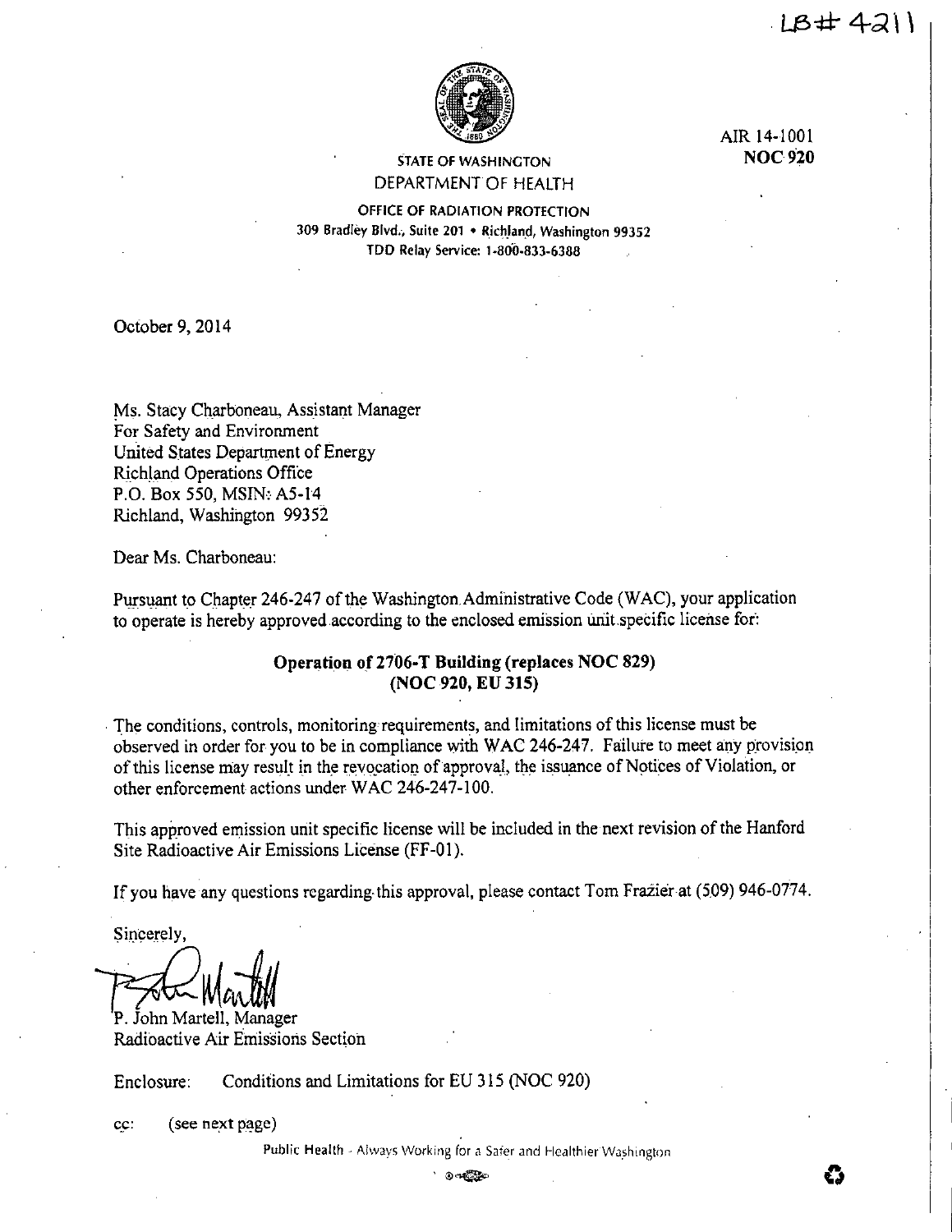Ms. Stacy Charboneau October 9, 2014 Page 2 of 2

cc: Ruth Allen, WRPS Matthew Barnett, PNNL Lee Bostic, BNI Cliff Clark, USDOE-RL Jack Donnelly, WRPS Rick Engelmann, CHPRC Dennis Faulk, EPA Tom Frazier, WDOH Gary Fritz, MSA Phil Gent, Ecology Dale Jackson, USDOE-RL Reed Kaldor, MSA Paul Karschnia, CHPRC Ed MacAiister, USDOE-RL Crystal Mathey; WDOH Valarie Peery, Ecology John Schmidt, WDOH Maria Skorska, Ecology Jeff Voogd, WRPS Joan Woolard, WRPS Davis Zhen, EPA Environmental Portal RAES Tracking: Line 929; Follow up to LB# 4174; NOC 920; EU 315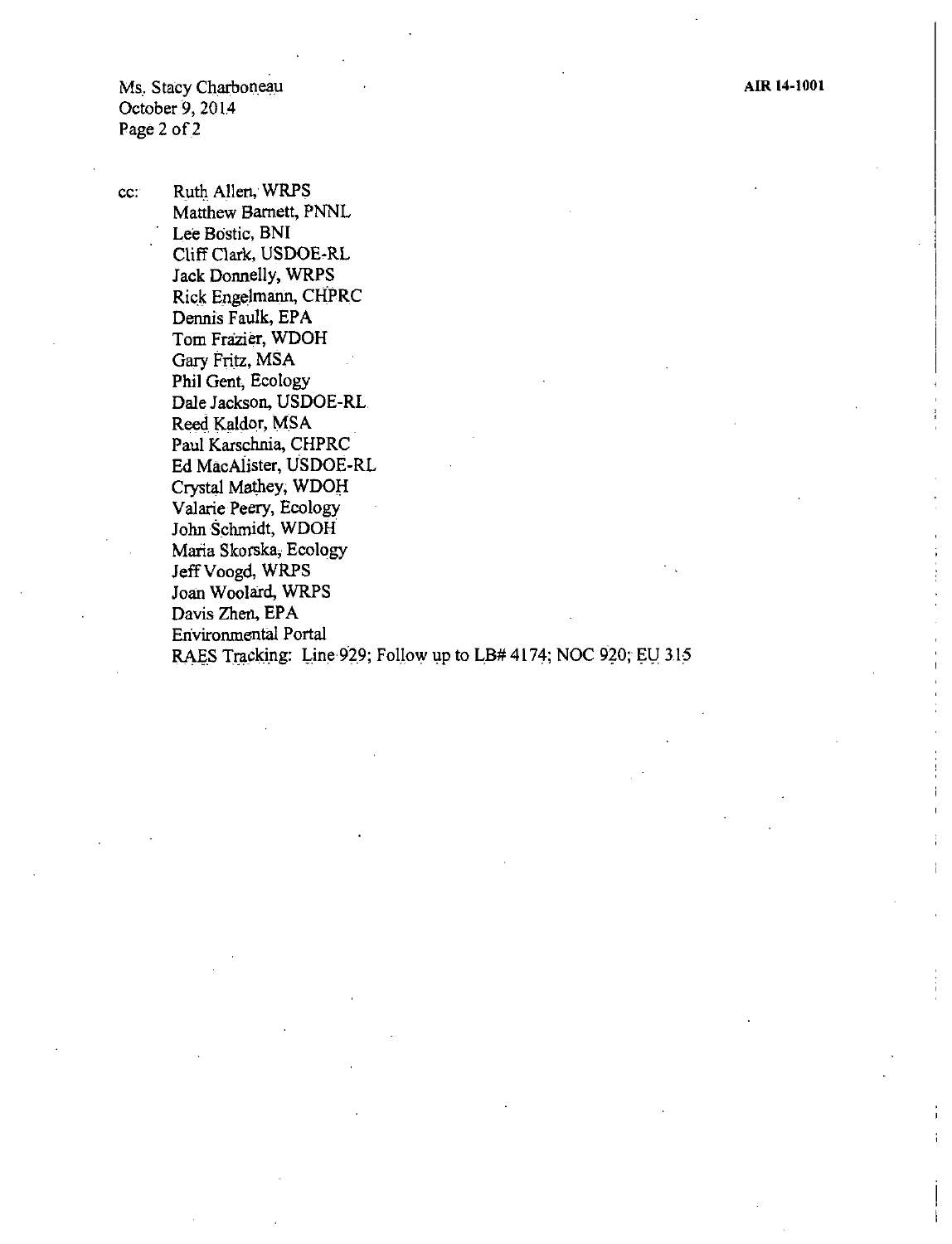#### Emission Unit ID: 315

# 200W P-296T007-001

#### $296 - T - 7$

This is a MINOR, ACTIVELY ventilated emission unit.

**T PLANT COMPLEX** 

# **Emission Unit Information**

|  | Stack Height: 28.00 ft. | $8.53$ m. |  |  |  | Stack Diameter 2.30 ft. |  |
|--|-------------------------|-----------|--|--|--|-------------------------|--|
|  |                         |           |  |  |  |                         |  |

Average Stack Effluent Temperature: 78 degrees Fahrenheit. 26 degrees Celsius.

Average Stack ExhaustVelocity: 81.00 ft/second. 24.69 m/second.

**Abatement Technology ALARACT** WAC 246-247-040(4)

state only enforceable: WAC 246-247-010(4), 040(5), 060(5)

| Zone or Area | <b>Abatement Technology</b> | <b>Required # of Units</b> | <b>Additional Description</b>                                |
|--------------|-----------------------------|----------------------------|--------------------------------------------------------------|
|              | Prefilter                   |                            |                                                              |
|              | <b>HEPA</b>                 |                            |                                                              |
|              | Fan                         |                            | To operate per Conditions and<br>Limitations of the license. |

# **Monitoring Requirements**

state enforceable: WAC:246-247-040(5), 060(5), and federally enforceable: 40 CFR 61 subpart H

| <b>Federal and State</b>                        | <b>Monitoring and Testing</b>             | <b>Radionuclides Requiring</b>               | Sampling                |
|-------------------------------------------------|-------------------------------------------|----------------------------------------------|-------------------------|
| <b>Regulatory</b>                               | <b>Requirements</b>                       | Measurement                                  | Frequency               |
| $40$ CFR 61.93(c)(4)(e)<br>& WAC 246-247-075(3) | 40 CFR 61, Appendix B,<br>Method $114(3)$ | $\cdots$<br>TOTAL ALPHA TOTAL<br><b>BETA</b> | See special conditions. |

**Sampling Requirements Record Sample** 

#### **Additional Requirements**

Additional monitoring or sampling requirements established by this License will be listed in the Conditions and Limitations section, if applicable.

Operational Status Activities at the 2706-T Facility involve waste management operations in support of decontamination and decomissioning operations at the Hanford Site.

## This Emission Unit has 1 active Notice(s) of Construction.

## **Project Title**

Operation of 2706-T Building (replaces NOC 829)

| Approval #  | Date Approved NOC_ID |     |
|-------------|----------------------|-----|
| AIR 14-1001 | 10/10/2014           | 920 |

 $0.70 m$ 

# Conditions (state only enforceable: WAC 246-247-040(5), 060(5) if not specified)

- The total abated emission limit for this Notice of Construction is limited to 7.50E-03 mrem/year to the  $\mathbf{D}$ Maximally Exposed Individual (WAC 246-247-040(5)).
- $2)$ This approval applies only to those activities described below. No additional activities or variations on the approved activities that constitute a "modification" to the emission unit, as defined in (WAC 246-247- $030(16)$ , may be conducted. The approved activities are limited to:

# A1) PACKAGING AND REPACKAGING WASTE

Packaging and repackaging activities are performed for waste generated at 2706-T as well as for onsite and offsite generators. The repackaging of waste supports waste acceptance criteria for other TSD facilities. For example, prohibited items from waste packages are removed and either staged for later handling or repackaging using remote or manual methods.

Packaging and repackaging activities are:

Ala) Sorting. A1b) Segregation. Alc) Removing prohibited items. Page 1 of 8 for EU\_ID 315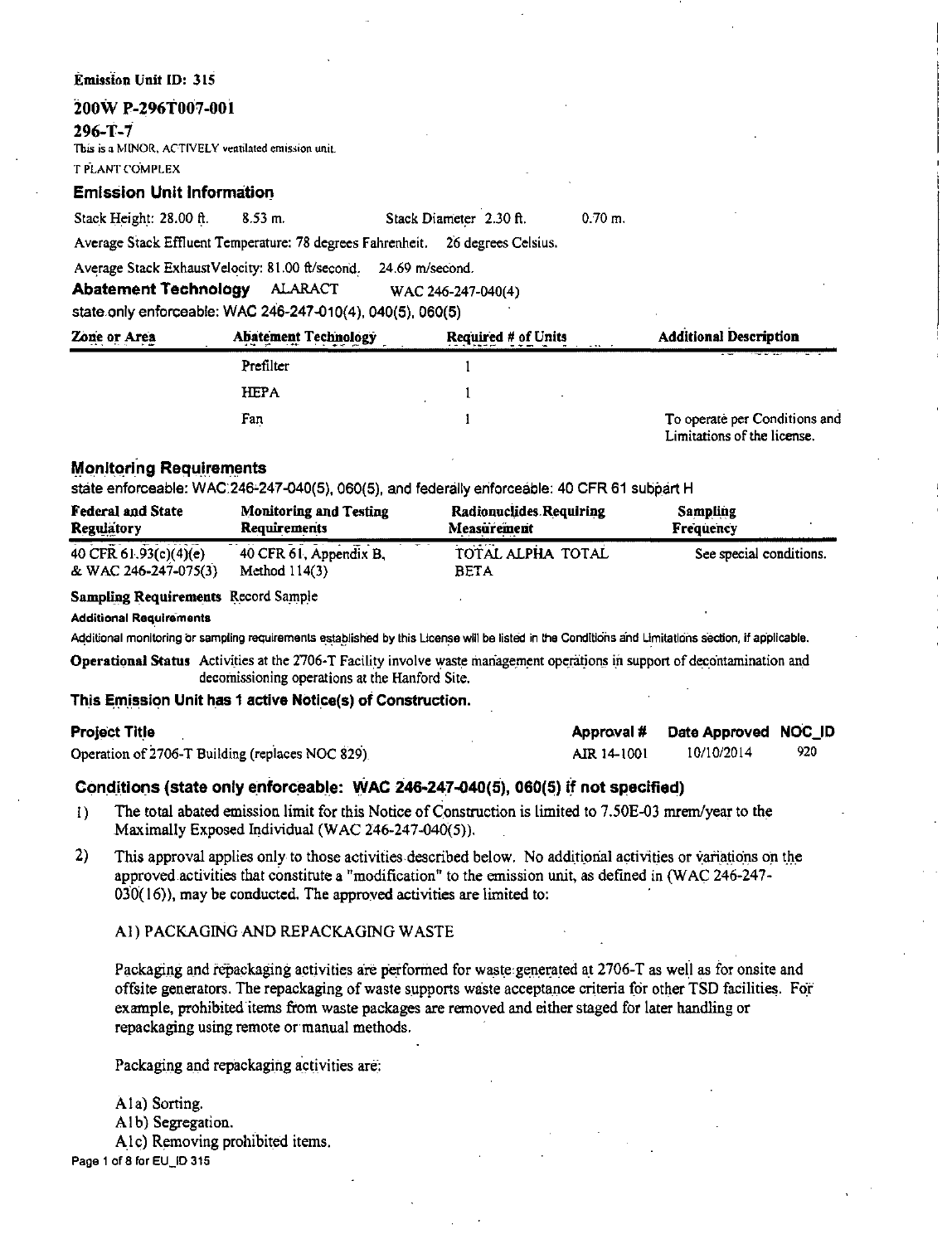Aid) Compositing/aggregating solids or liquids.

Ale) Adding absorbent.

Al f) Size reduction  $[e.g.,$  cutting (jaws, saws, torches)], bending, folding, crushing (e.g., drum crusher), shredding, compacting, or similar methods that do not have a higher extent of disruption]. Alg) Void filling.

Alh) Pressure relief/release (e.g., aerosol cans, gas cylinders, drums, or other similar containers).

#### A2) VERIFICATION ACTIVITIES

Verification support activities are provided for waste and other materials that are generated on or off the Hanford Site.

Verification activities ate:

A<sub>2</sub>a) Physical observation.

A2b) Nondestructive examination (NDE).

A2c) Nondestructive assay (NDA).

A2d) Chemical field screening.

A2e) Radiological surveys.

A<sub>2f</sub>) Radiological samples.

A2g) Headspace gas sampling.

A2h) Chemical sampling.

# A.3) SAMPLING ACTIVITIES

Sampling of waste generated by operations or by other onsite or offsite generators is performed. The purpose of sampling is to confirm process knowledge, characterize waste, support verification, and determine land disposal requirements as applicable.

Sampling activities are:

A3a) Field screening [e.g., pH paper, oxidizer, volatile organic analyses (VOAs), polychlorinated biphenyls (PCBs), or similar screening parameters].

A3b) Obtaining a sample for analysis [e.g., grab, composite, composite liquid waste sampler (COLIWASA), or other similar sampling techniques].

A3c) Shipping/transferring the samples to an approved laboratory for analysis.

A.3d) Disposition of sample returns (e.g., placement back into the parent container or another approved container/tank).

A3e) Headspace gas analysis [typically in support of the Waste Isolation Pilot Plant (WIPP) Project].

#### A4) DECONTAMINATION/REFURBISHMENT ACTIVITIES

Materials, equipment, and waste can be decontaminated (e.g., free release, reduce the radiological levels, or other similar criteria) using a variety of methods. Equipment can also be repaired and refurbished within the 2706-T (acility. Within 2706-T, decontamination of 2706-T structural components may be perfonned.

 $\mathbf{I}$ 

Decontamination and refurbishment activities at 2706-T are:

A4a) Vacuum blasting.

A4b) Brushing.

A4c) Abrasive tools.

A4d) Scraping.

A4e) Washing (e.g., chemicals/detergents).

A4f) Immersion.

A4g) Electro-polishing.

A4h) Cutting (e.g., removal by sawing, torch cutting more highly radioactive components or other similar Page 2 of 8 forEU\_ID 315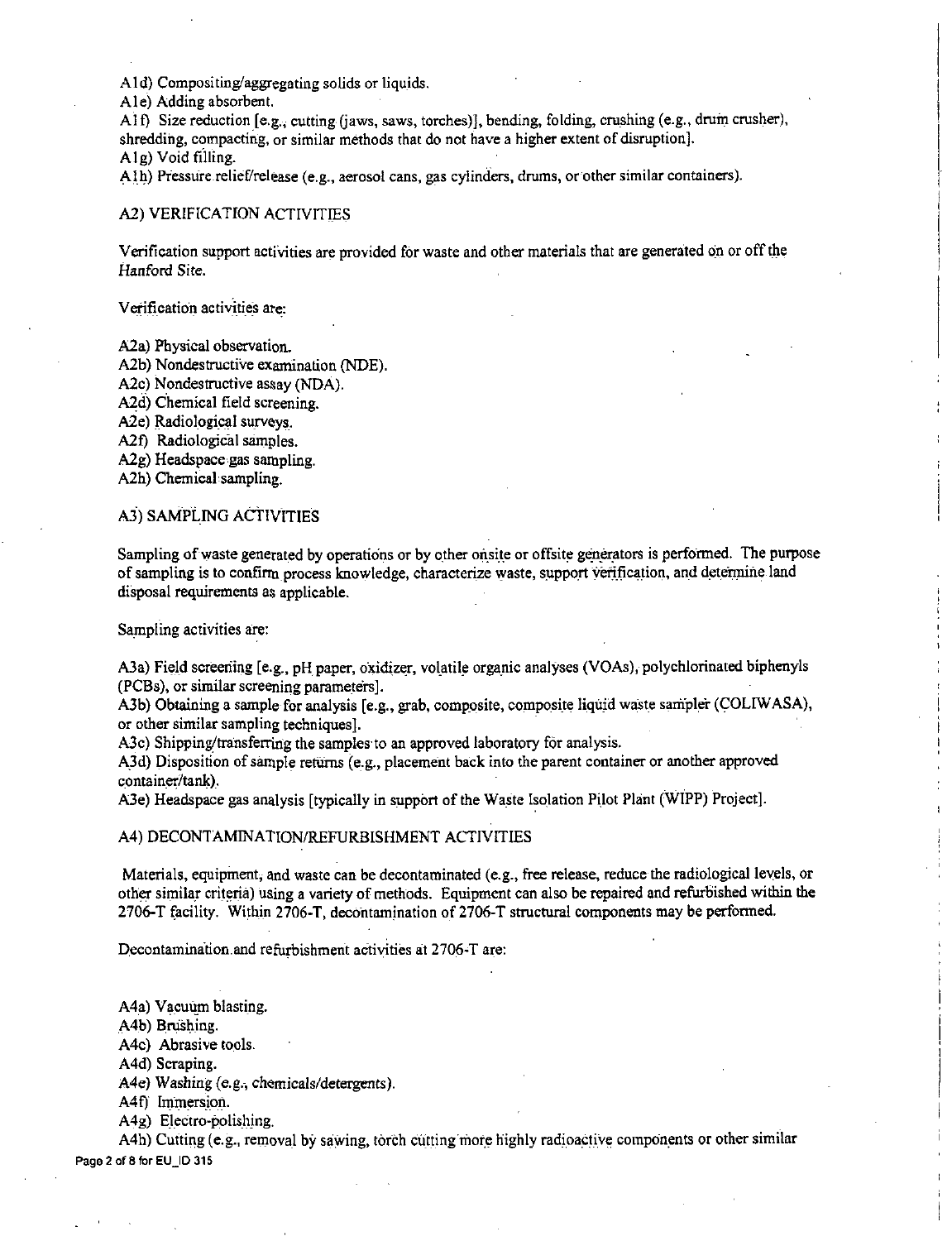methods). A4i) Rust/paint removal. A4j) Sand blasting. A4k) Vacuuming.

### A5) MAINTENANCE ACTIVITIES

A variety of preventative and/or repair maintenance activities are performed at 2706-T. Some maintenance activities involve the temporary shut down of the 296-T-7 exhaust stack.

**Maintenance activities are:** 

A5a) Painting.

A5b) Crane maintenance.

A5c) Electronic systems.functional checks and repairs [CAMs, personnel contamination monitors (PCMs)].

A5d) Calibrations.

A5e) Mechanical overhaul and rebuild.

A5f) Bearing replacement.

A5 g) Pump and motor alignment.

Maintenance may be performed on:

A5h) Rollup doors.

A5i) Heat pumps.

A5j) Exhaust fans.

A5k) Transformers.

A51) Scale systems.

A5m) Wire rope.

A5n) Stack.systems.

A5o) Forklifts.

### A6) WASTE TREATMENT ACTIVITIES

2706-T is a RCRA treatment and Storage facility permitted by the Washington State Department of Ecology (Ecology).

Treatment activities are:

A6a) Macroencapsulation.

A6b) Absorption.

. A6c) Neutralization.

A6d) Immobilization.

A6e) Encapsulation.

A6t) Stabilization (solidification, cementation, grouting).

A6g) Compaction.

A6h) Amalgamation.

A6i) Segregation.

A6j) Shredding.

A6k) Venting and drilling.

A61) Size Reduction.

#### A7) RECYCLING ACTIVITIES

Materials are recycled whenever possible. Recycled materials are: ferrous and non-ferrous metal, light bulbs, aerosol cans, oils, and batteries,

A8) STORAGE ACTIVITIES

Page 3 of 8 for EU\_ID 315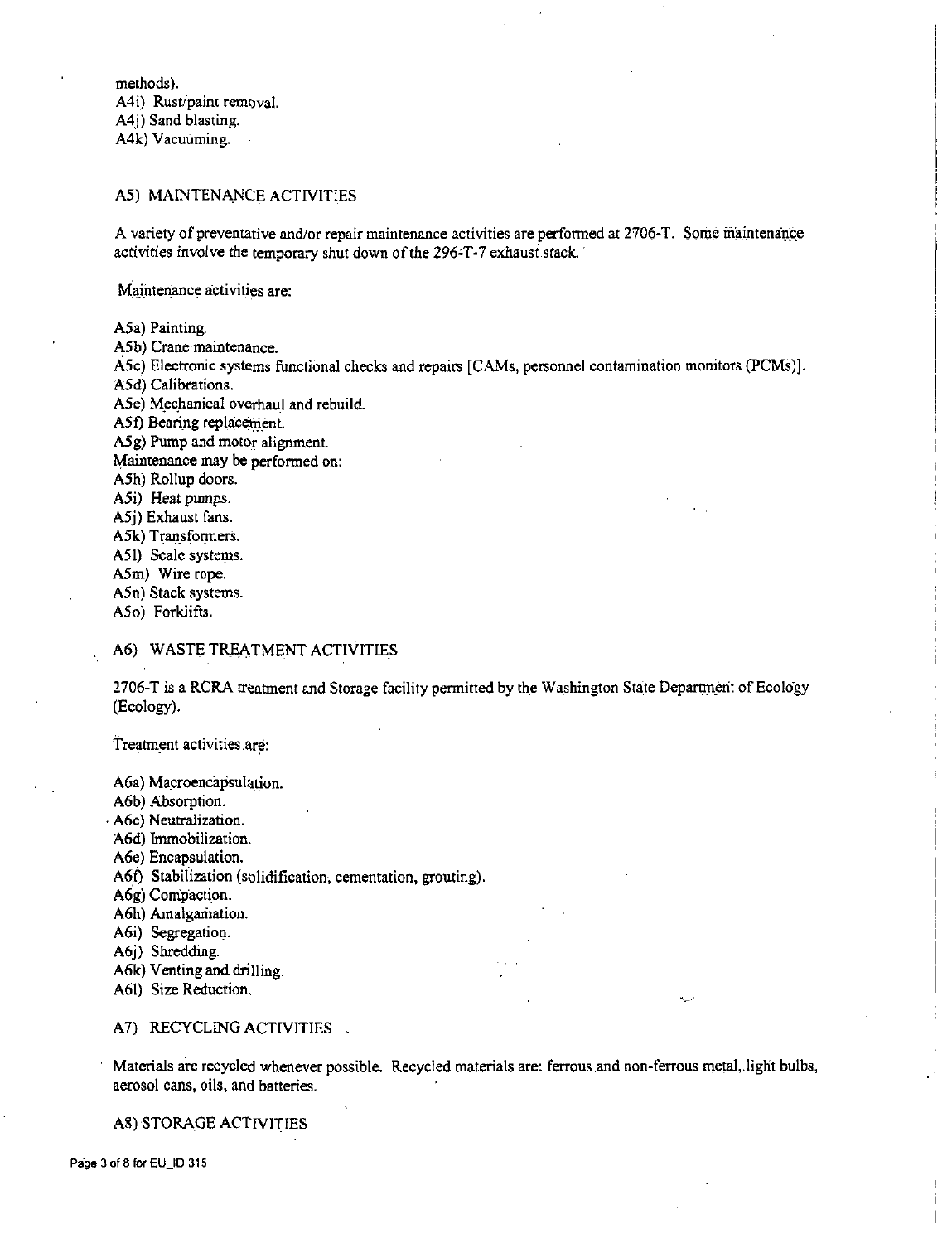2706-T stores materials (chemicals, or equipment, or similar materials) to support operations. Radioactive wastes may be stored uncontainerized or in:

A8a) Containers (boxes, drums, tanker trucks/railcars, or large diameter containers).

A8b) Tanks.

A8c) Sumps and pipes.

#### A9) EQUIPMENT, MATERIALS, AND WASTE MOVEMENT ACTIVITIES

The movement of materials, equipment and waste is necessary to support operations and maintenance. Movement activities (using a forklift, crane, truck, dolly, personnel) are:.

A9a) Receiving waste (liquid, solid, semi-solid) for storage and/or treatment.

A9b) Movement of waste (liquid, solid, semi-solid) and equipment.

A9c) Movement of liquids, sludges, or other waste from containers and/or tanks via transfer lines.

A9d) Waste container transfers.

A9e) Placing and storing chemical products in flammable cabinets or other approved storage locations.

A9f) Movement of contaminated material.

### AI0) HOUSEKEEPING ACTivitIES

Housekeeping activities involve maintaining 2706-T in a clean and orderly condition.

Housekeeping activities are:

- A<sub>10</sub>a) Sweeping (brooms).
- Al Ob) Mopping (squeegees or mops).
- A10c) Vacuuming.

Al 0d) Dusting.

AlOe) Wiping (sponges, towels).

A10f) Picking up debris.

A<sup>10g</sup>) Removal of trash.

#### A11) SURVEILLANCE ACTIVITIES

Surveillance activities involve walking down and inspecting various areas, systems, and components. Surveillances typically consist of daily, weekly, and monthly inspections of waste containers, tanks, buildings, or similar locations. Surveillances are subject to change (adding, deleting and/or modifying) as operations, maintenance, engineering, and radiological control dictates. Surveillances, inspections, and maintenance activities that do not have the potential to create airborne contamination can occur within the 2706-T Building when the 296-T-7 exhaust stack emission system is shutdown.

The following surveillances are performed at 2706-T:

**A** 11 a) Container storage areas treatment and storage tanks and ancillary equipment:

- A11b) General condition of building structures.
- Al lc) Cold weather surveillances (typically, between October 1 and March-31).
- Al Id) Inspection of equipment.
- Al le) Inspection of HEPA filtered vacuums.
- A11f) Radiological surveys.

2706-T: The 2706-T facility includes the 2706-T building and the 2706-TA Building. The 2706-T Building and the 2706-TA Building make up a single structure and are described briefly here. The 2706-T facility handles low-level waste, mixed low level waste,. and transuranic (TRU) waste.

The 2706-T Building was built in 1959 as a low-level radiological decontamination building. The original building was 66 feet long and 50 ft wide. The 2706-TA Building was added in 1994/1995 over the concrete pad on the west side of the 2706-T. One rollup-door and one man-door provide access between 2706-T and

2706-TA Building. Three heat pumps provide heating, ventjlation,.and air conditioning for the 2706-T Page 4 of 8 for EU\_ID 315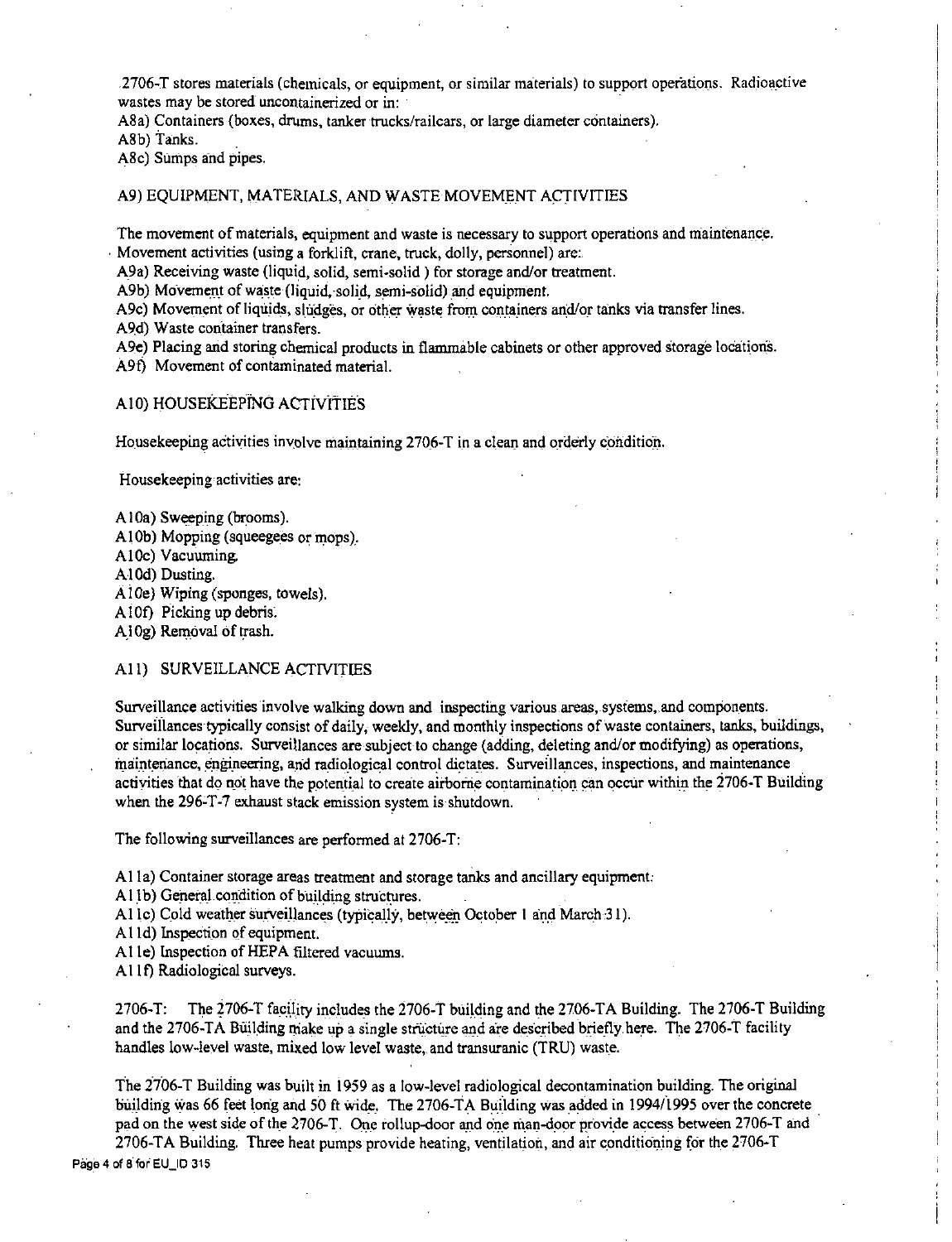Building operations area. Waste handling and decontamination operational areas of the 2706-T Building are open and unobstructed. The 2706-T building is a pre-engineered metal building. The foundation is concrete slab on grade throughout. The 2706-T Building includes two pits, one for decontamination and treatment of motor vehicles and other large equipment, and one for rail car decontamination and treatment. These pits can also be used to support collection of liquids from waste handling activities.

# CURRENT OPERATIONS IN 2706-T BUILDING

include waste sampling, packaging and repackaging, head-gas sampling, managing waste containers, decontamination/refurbishment, maintenance, recycling, storage, housekeeping, surveillance, and movement activities. One egress door leads directly to the exterior of 2706-T Building. Other doors lead directly to the non-ventilated lean-to on the north side, and an air lock provides access to the 2706-TA Building operations area. The railway and auto pits have metal grating and some wooden covers to prevent falls into the pits. An epoxy floor sealant had been applied to all operational area floors. To support-these operations, greenhouses are used as necessary in 2706-T. Greenhouses are temporary or semi-permanent radioactive material confinement structures, and can be used for contamination control. If used, greenhouses shall exhaust to the areas ventilated by the 296-T-7 ventilation system.

The atmosphere clean-up train (ACT-I) system, sprinkler system riser room, and electrical room are located in the south lean-to (non-ventilated).

2706-TA: The 2706-TA Building is an addition to the 2706-T Building installed in the 1990s as an add-on over the concrete storage pad located west of the building .. The 2706-TA Building is approximately 54 feet long, 45 ft wide, and 23 feet high. There are two rollap doors located at the west end of the building. The 2706-TA Building has steel primary and secondary structural elements and corrugated sheet metal exterior siding and roofing panels. Three heat pumps provide heating, ventilation, and air conditioning for the 2706-TA Building operations area. The floor is concrete slab on grade. An epoxy floor sealant had been applied to all operational area floors. Waste handling and decontamination operational areas of the 2706-T A Building are open and unobstructed.

## CURRENT OPERATION IN 2706-TA BUILDING

include waste sampling, packaging and repackaging, head-gas sampling, managing waste containers, decontamination/refurbishment, maintenance, recycling, storage, housekeeping, surveillance, and movement activities. To support waste activities, greenhouses are used if necessary. Greenhouses are temporary or semipermanent radioactive material confinement structures, and can be used for contamination control. When used, greenhouses shall exhaust to the areas ventilated by the 296-T-7 ventilation system.

Attached to the south side of 2706-TA Building is a lean-to made up of two rooms. The larger room houses. the new ACT-2 HEPA filter system, which serves the operational areas. The ACT-1 and ACT-2 systems exhaust through the 296-T-7 stack. The second room houses electronic controllers and electrical switchgear supporting operations.

Emissions from these activities are exhausted through 296-T -7, except for emissions resulting from vented TRU containers stored within the facility, which may be released to the 200 Area diffuse and fugitive emission unit when the ventilation system is not in operation.

3) The PTE for this project as determined under WAC 246-247-030(2l)(a-e) [as specified in the application] is 7.S0E-02. mrem/year. Approved are the associated potential release rates (Curies/year) of:

**OE-0** 1.90E-05 · Contained WAC 246-247-030(21 )(a) Any radionuclide on the chart of the nuclides could be encountered. A small contribution from the gaseous radionuclides may be encountered. The radionuclides within the facility are controlled by the licensee in terms of dose-equivalent (DE) Curies. A conservative PTE tracking method for the demonstration of compliance to the licensed PTE limits is provided in the conditions of the license. "Contained" means "within typical TRU waste containers for which a release fraction of 2E-09 **has been determined to be appropriate."**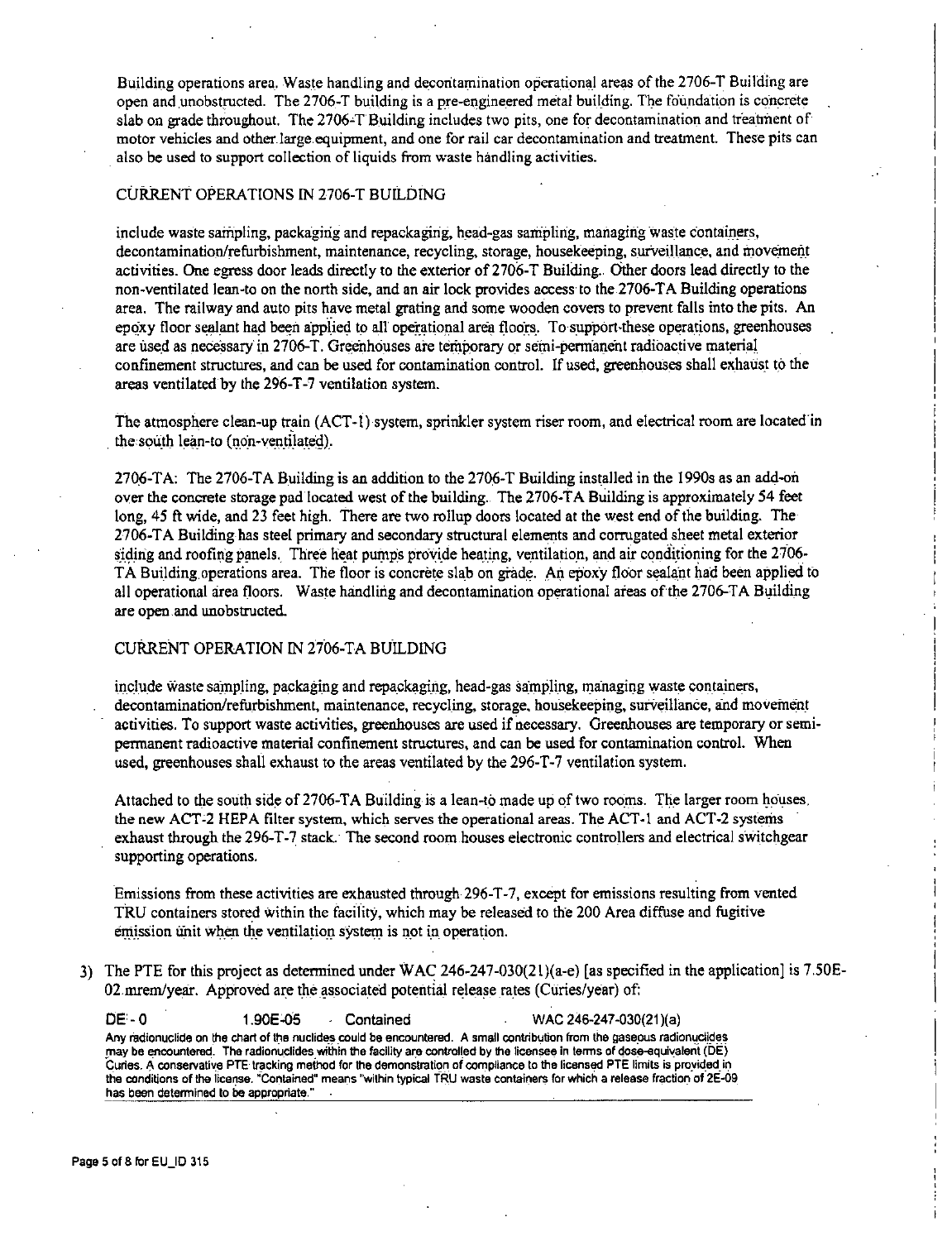$DE - 0$ 

2.90E-03

Liquid/Particulate Solid

WAC 246-247-030(21)(a)

i.

t.

Any radionuclide on the chart of the nuclides could be encountered. A small contribution from the gaseous radionuclides may be encountered. The radionuclides within the facility are known to and controlled by the licensee in terms of doseequivalent (DE) Curies. A conservative PTE tracking method for the demonstration of compliance to the licensed PTE limits is provided in the conditions of the license. This amount of DE curies is permitted within the facility uncontained in TRU waste containers as liquidiparticulate for which a release fraction of 1E-03 is appropriate.

| $H - 3$    | 1.50E+01     | Gas | WAC 246-247-030(21)(a) |
|------------|--------------|-----|------------------------|
| $Rn - 219$ | 2.00E-01     | Gas | WAC 246-247-030(21)(a) |
| Rn 220     | $2.80E + 01$ | Gas | WAC 246-247-030(21)(a) |
| Rn - 222   | 1.47E+00     | Gas | WAC 246-247-030(21)(a) |
|            |              |     |                        |

The radioactive isotopes identified for this emission unit are (no quantities specified):

| H - 3 | Rn - 219 | Rn - 220 | Rn - 222 |
|-------|----------|----------|----------|
|       |          |          |          |

The potential release rates described in this Condition were used to determine control technologies and monitoring requirements for this approval. DOE must notify the Department of a "modification" to the emission unit, as defined in WAC 246-247-030(16). DOE must notify the Department of any changes to a NESHAP major emission unit when a specific isotope is newly identified as contributing greater than 10% of the potential TEDE to the MEI, or greater than 25% of the TEDE to the MEI after controls. (WAC 246-247-110(9)) DOE must notify the Department of any changes to potential release rates as required by state or federal regulations including changes that would constitute a significant modification to the Air Operating Permit under WAC 173-401-725(4). Notice will be provided according to the particular regulation under which notification is required. If the applicable regulation(s) does not address manner and type of notification, DOE will provide the Department with advance written notice by letter or electronic mail but not solely by copies of documents.

#### USE OF ALARA PRINCIPLE  $4)$

All activities involving potentially airborne radioactive materials in 2706-T shall be conducted in accordance with the ALARA principle. (WAC 246-247-040(5))

PTE TRACKING IN AIR SPACE VENTILATED BY 296-T-7 5)

The PTE in the space ventilated by 296-T-7 shall be tracked for compliance to the license limit as described in this condition.

Waste Contained in Typical TRU Waste Containers: PTE < 9490 DE Ci/year \* 2E-09. Compliance: maintain annual total of DE Ci \* 2E-09 below limit. [Dose contribution of this activity to license limit estimated assuming each DE Ci is 241-Aml..

Venting of Waste Uncontained in Typical TRU waste Containers: PTE < 9490 DE Ci/year \* 1E-03 \* 5.7E-05. Compliance: maintain annual total of DE Ci \* 1E-03 \* 5.7E-05 vented below limit. [Dose contribution of this activity to license limit estimated assuming each DE Ci is 241-Am.

Torch cutting: PTE< 9E-04 mrem/year. Compliance: Maintain the product of inches cut and contamination level to:  $< 8.8$  E+09 in-dpm/100 sq.cm beta/gamma and  $< 8.8$ E+6 dpm/100 sq.cm alpha.

(Note: The release at the cut is assumed gaseous due to high cutting temperature, but it is also assumed that any gases thus formed will recondense into a particulate form by the time they reach the filters, and be subject to the standard removal efficiency of the HEPA filter.) [Dose contribution of this activity to license limit estimated assuming all alpha is 241-Am, all beta/gamma is 137-Cs.

Gases in Waste Contained in Typical TRU Waste Containers: PTE < 7E-04 mrem/year. Compliance - maintain: tritium PTE below 15 Ci/yr; 219-Rn PTE below 0.2 Ci/yr; 220-Rn PTE below 28 Ci/yr; 222-Rn PTE below 1.47 Ci/year. These limits apply to process-enhanced radionuclides only, per (WAC 246-247-020(4)). [Dose contribution of this activity to license limit estimated using isotope-specific dose conversions factors.]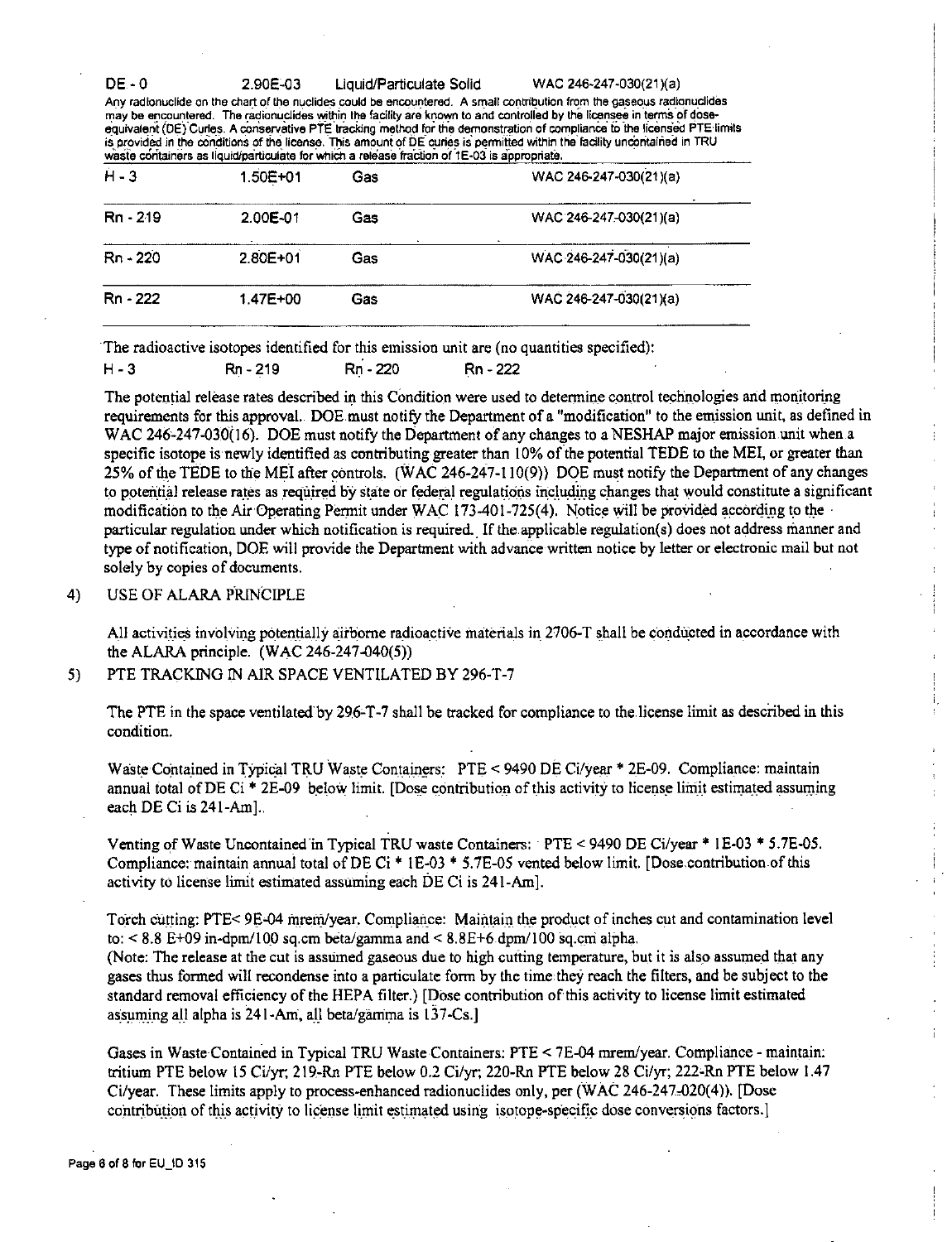Other Processes: PTE < 4.9 E-02 mrem/year. Compliance: maintain total facility DE Ci/year (exclusive of TRU included above) \* 1E-03 below 2.9 \* 1E-03, or maintain the sum Ci(alpha) \* 1E-03 \* 17 + Ci(beta/gamma) \* 1E- $03 * 0.31$  below 4.9 E-02 mrem/year. [Dose contribution of this activity's PTE to license limit estimated assuming. DE Curies are 241-Aml.

Residual Contamination: PTE < 7. lE-03 mrem/year. Accounts for residual contamination present in facility if posting is Contamination Area or below. Greater contamination levels result from other processes, and are accounted for in the PTE(s) associated with them. No specific compliance demonstration is necessary beyond the compliance with posting requirements. [Dose contribution of this activity to license limit estimated assuming all aipha is 241-Am, all beta/gamma is 137-Cs.]

The facility shall document and implement a program of inspection and maintenance to ensure the continuous integrity of contamination fixative used within the facility.

That the total PTE does not exceed licensed limits shall be routinely verified, and documentation of that verification shall be maintained. (WAC 246-247-040(5)) (WAC 246-247-060(5))

6) CONDITIONS REQUIRING OPERATION OF VENTILATION SYSTEM

The ventilation system shall be in operation when activities involving radioactive or contaminated materials are performed within the ventilated space. The ventilation system shall be in operation if any part of the 2706-T Facility is posted as a high contamination area, or higher. Storage/movement of ventilated (NucFil or vent clip) TRU containers is permitted when the ventilation system is not operating (WAC 246-247-040(5)).

7) CONDITIONS REQUIRING CONTINUOUS RECORD SAMPLING

Record sampling shall be continuous whenever the ventilation system is operating. Samples shall be collected monthly, for periods in which the ventilation system has operated. Samples shall be composited and analyzed quarterly, if a sample was.collected during that quarter. Licensee shall document minimum detectable concentrations for the stack emissions measurements (WAC 246-247-075 (3, 8, 9))

ł.

 $\overline{1}$ 

 $\frac{1}{2}$ 

 $\frac{1}{2}$ 

# 8) CLOSURE OF ACCESS DOORS

All roll up doors providing access to the interior of the 2706T and/or 2706TA buildings from the ambient atmosphere shall remain closed whenever the ventilation system is in operation as required by condition 6..

# 9) 9) ALPHA/BETAMDAs and MDCs REQUIRED FOR ANALYTICAL LABORATORIES

The following alpha/beta MDA and MDC limits shall be used by the analytical laboratory when analyzing· the samples collected.

The Nominal Sample Volume for a single sample filter of 20,000 ft^3 (5.7E+08 mL)<br>Gross Alpha (c) MDA (a)  $1.1E-07 \mu$ Ci Gross Alpha (c) . MDA (a)  $1.1E-07 \mu Ci$  . MDC (b)  $2.0E-16 \mu Ci/mL$  . Gross Beta (c) . MDA (a)  $1.1E-06 \mu Ci$  . MDC (b)  $1.9E-15 \mu Ci/mL$ MDA (a)  $1.1E-06$  µCi MDC (b)  $1.9E-15$  µCi/mL Silver (ag) zeolite (d) MDA (a)  $1.9E-0.5$  µCi (as Ru-106) MDC (b)  $3.4E-14$  µCi/mL (as Ru-106)

|                             | The Nominal Sample Volume for a quarterly composite sample of 262,000 ft^3 (7.4E+09 mL) |                                         |
|-----------------------------|-----------------------------------------------------------------------------------------|-----------------------------------------|
| $Sr-90$                     | MDA (a) $1.4E-05 \mu Ci$                                                                | MDC (b) $1.9E-15 \mu$ Ci/mL             |
| Gamma Energy Analysis (e)   | MDA (a) $1.4E-05 \mu Ci$ (as Cs-137)                                                    | MDC (b) $1.9E-15 \mu Ci/mL$ (as Cs-137) |
| Isotopic Pu                 |                                                                                         |                                         |
| $(i.e. Pu-238, Pu-239/240)$ | $MDA$ (a) $1.5E-06$ µCi                                                                 | MDC (b) $2.0E-16$ $\mu$ Ci/mL           |
| Pu-241                      | MDA (a) $7.4E-05 \mu Ci$                                                                | MDC (b) $1.0E-14 \mu Ci/mL$             |
| Am-241                      | MDA (a) $1.4E-06 \mu Ci$                                                                | MDC (b) $1.9E-16 \mu Ci/mL$             |

MDA = minimum detectable activity; MDC = minimum detectable concentration.

(a) Actual MDAs derived from sample analyses shall be as low as reasonably achievable and shall not exceed the values specified in Table 1 provided the sample meets or exceeds its respective nominal volume. The target MDAs Page 7 of 8 for EU\_ID 315